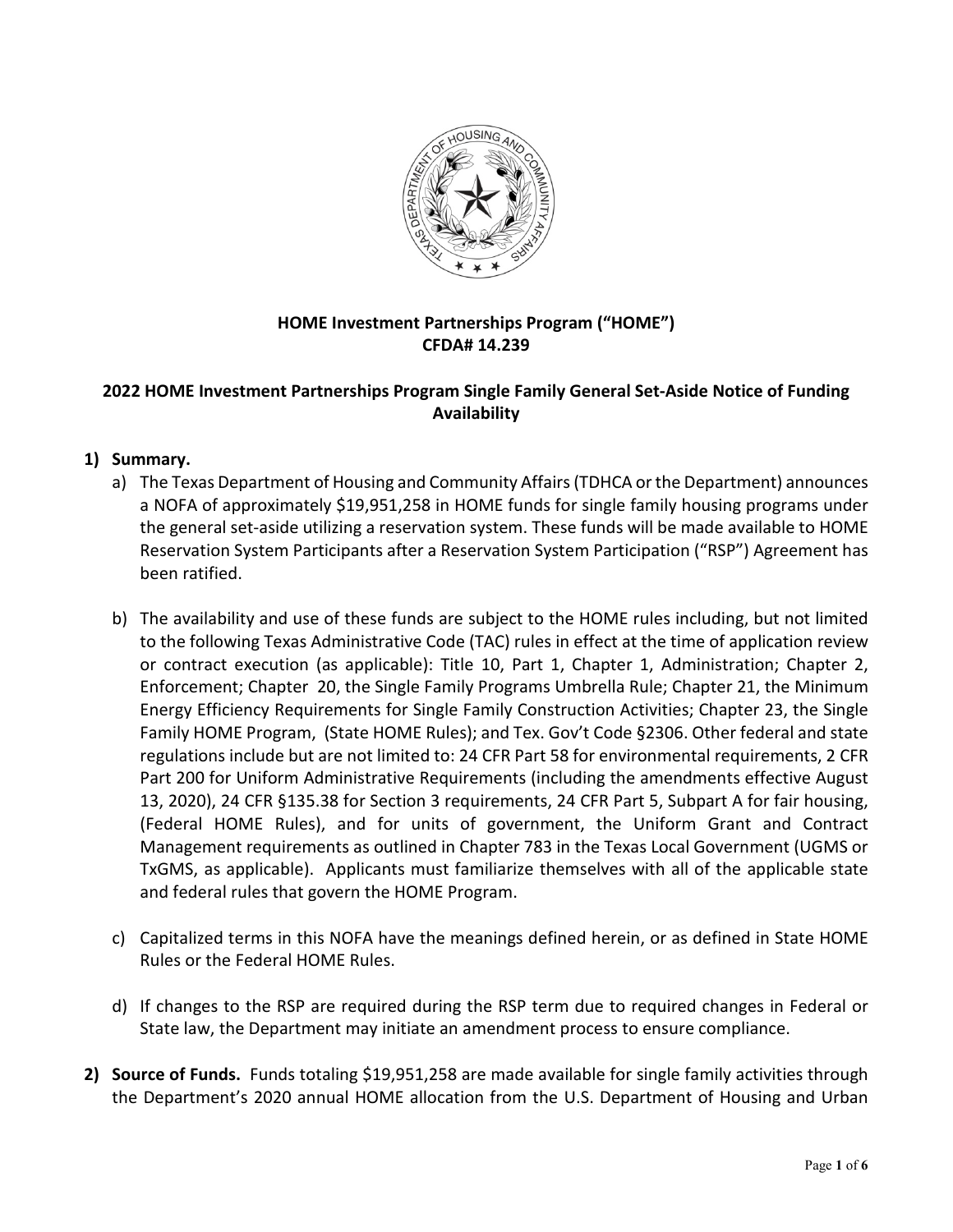Development (HUD). The Department, in its sole discretion, may also release unallocated HOME funds, deobligated funds, Program Income, and funds reallocated from undersubscribed set-asides, as allowable and available, under this NOFA. The Department, in its sole discretion, also reserves the right to cancel or modify the amount available in this NOFA.

- **3) Eligible Activity Types.** The following activity types are eligible uses of Set-Aside HOME funds under this NOFA:
	- a) **Homeowner Reconstruction Assistance (HRA)**. HRA provides funds for the reconstruction or new construction of a single family residence owned and occupied by eligible low-income Households. Specific program guidelines can be found at 10 TAC Chapter 23, Single Family HOME Program, Subchapter C, Homeowner Reconstruction Assistance Program, §§23.30 - 23.32.
	- b) **Tenant-Based Rental Assistance (TBRA)**. TBRA provides rental subsidies to eligible low-income Households. Assistance may include rental, security, and utility deposits. Specific program guidelines can be found at 10 TAC Chapter 23, Single Family HOME Program, Subchapter F, Tenant-Based Rental Assistance Program, §§23.50 - 23.52.
	- c) **Homebuyer Assistance with New Construction (HANC)**. HANC provides funds for mortgage financing to low-income homebuyers for acquisition and/or new construction of site-built housing, as well as acquisition and/or placement of a new Manufactured Housing Unit (MHU) to be occupied by the homebuyer. Specific program guidelines can be found at 10 TAC Chapter 23, Single Family HOME Program, Subchapter H, Homebuyer Assistance with New Construction Program, §§23.70 - 23.72.

#### **4) Limitation on Funds.**

- a) Funds may not be used in a Participating Jurisdiction (PJ).
- b) Funding under this NOFA may be made available through the Reservation System to HOME Administrators with active RSP Agreements. Applications to request an RSP Agreement are accepted on an on-going basis. Applicants requesting an RSP Agreement must submit a completed application, required documentation, and associated application materials as detailed in the Application Submission Procedures Manual (ASPM).
- c) Each applicant that is granted HOME funds may also be eligible to receive funding for Administrative costs. Funds for Administrative costs cannot exceed 4% of the total project funds committed under the Reservation System, except for TBRA, which may allow up to 8% for administrative costs.
- **5) Regional Allocation Formula.** In accordance with Tex. Gov't Code §2306.111(d), these funds are subject to the Regional Allocation Formula (RAF). Refer to Table 1: Regional Allocation for Homeowner Reconstruction Assistance (HRA); Table 2: Regional Allocation for Tenant-Based Rental Assistance (TBRA); and Table 3: Regional Allocation for Homebuyer Assistance with New Construction (HANC), which will also be published on the Department's website at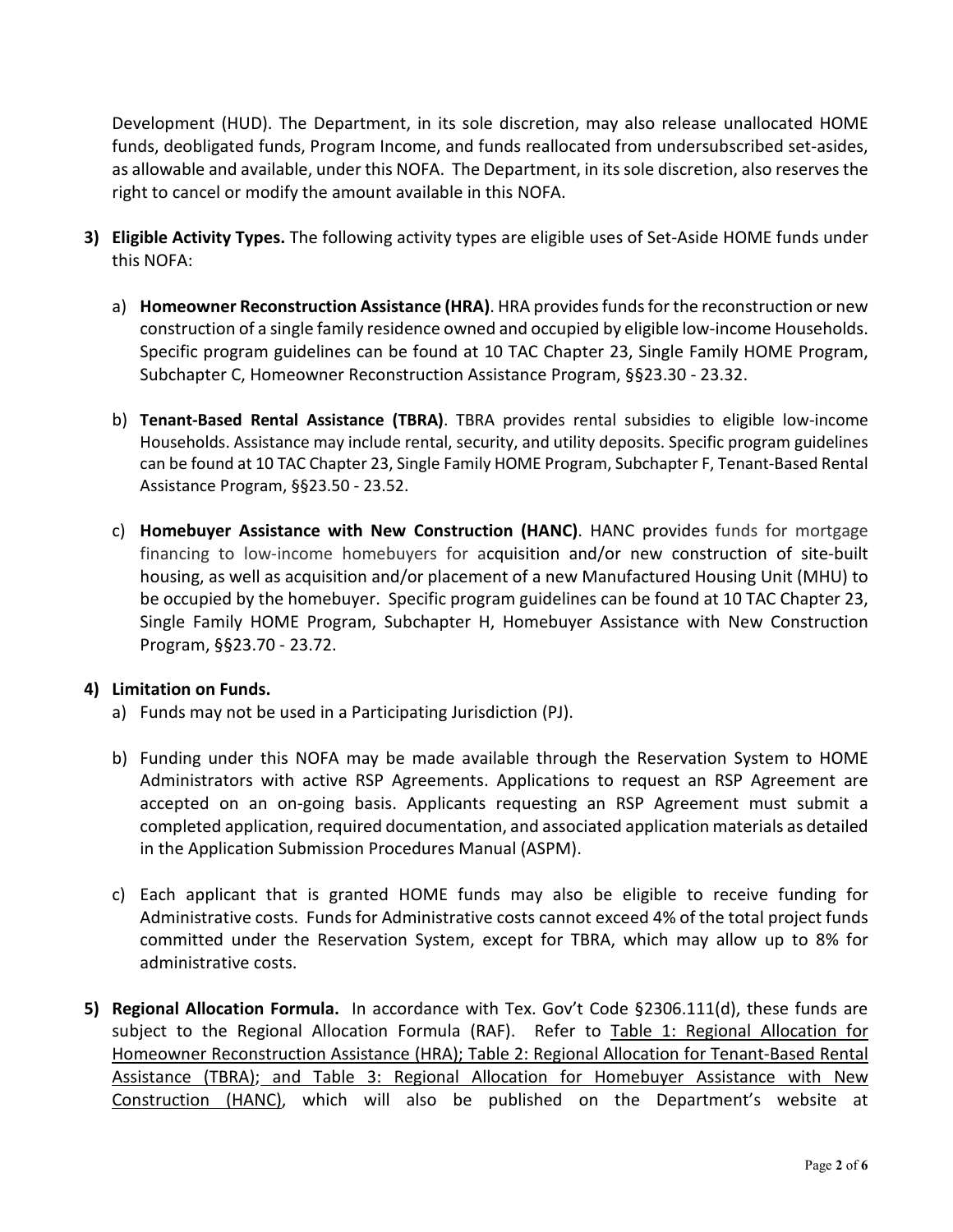[http://www.tdhca.state.tx.us/home-division/applications.htm.](http://www.tdhca.state.tx.us/home-division/applications.htm)

| Table 1: Regional Allocation for Homeowner Reconstruction Assistance (HRA) |                        |                        |                                  |  |  |
|----------------------------------------------------------------------------|------------------------|------------------------|----------------------------------|--|--|
| <b>Region</b>                                                              | <b>Urban Subregion</b> | <b>Rural Subregion</b> | <b>Total Available in Region</b> |  |  |
| 1                                                                          | \$122,478              | \$540,153              | \$<br>662,631                    |  |  |
| $\mathbf{2}$                                                               | \$110,723              | \$449,348              | \$<br>560,071                    |  |  |
| 3                                                                          | \$1,787,630            | \$294,335              | \$<br>2,081,965                  |  |  |
| 4                                                                          | \$355,233              | \$786,492              | \$<br>1,141,725                  |  |  |
| 5                                                                          | \$198,650              | \$522,217              | \$<br>720,867                    |  |  |
| 6                                                                          | \$391,836              | \$253,624              | \$<br>645,460                    |  |  |
| 7                                                                          | \$927,514              | \$177,035              | \$<br>1,104,549                  |  |  |
| 8                                                                          | \$398,026              | \$393,477              | \$<br>791,503                    |  |  |
| 9                                                                          | \$321,188              | \$280,872              | \$<br>602,060                    |  |  |
| 10                                                                         | \$280,070              | \$406,597              | \$<br>686,667                    |  |  |
| 11                                                                         | \$309,401              | \$510,078              | \$<br>819,479                    |  |  |
| 12                                                                         | \$230,835              | \$465,327              | \$<br>696,162                    |  |  |
| 13                                                                         | \$256,925              | \$1,200,691            | \$<br>1,457,616                  |  |  |
| Total                                                                      | \$5,690,509            | \$6,280,246            | 11,970,755<br>\$                 |  |  |

| Table 2: Regional Allocation for Tenant-Based Rental Assistance (TBRA) |                        |                        |                                  |  |  |  |
|------------------------------------------------------------------------|------------------------|------------------------|----------------------------------|--|--|--|
| <b>Region</b>                                                          | <b>Urban Subregion</b> | <b>Rural Subregion</b> | <b>Total Available in Region</b> |  |  |  |
| 1                                                                      | \$71,420               | \$314,979              | \$386,399                        |  |  |  |
| $\mathbf{2}$                                                           | \$64,566               | \$262,028              | \$326,594                        |  |  |  |
| 3                                                                      | \$1,042,420            | \$171,636              | \$1,214,056                      |  |  |  |
| 4                                                                      | \$207,147              | \$458,627              | \$665,774                        |  |  |  |
| 5                                                                      | \$115,839              | \$304,520              | \$420,359                        |  |  |  |
| 6                                                                      | \$228,491              | \$147,896              | \$376,387                        |  |  |  |
| 7                                                                      | \$540,861              | \$103,235              | \$644,096                        |  |  |  |
| 8                                                                      | \$232,101              | \$229,448              | \$461,549                        |  |  |  |
| 9                                                                      | \$187,294              | \$163,785              | \$351,079                        |  |  |  |
| 10                                                                     | \$163,317              | \$237,099              | \$400,416                        |  |  |  |
| 11                                                                     | \$180,421              | \$297,442              | \$477,863                        |  |  |  |
| 12                                                                     | \$134,607              | \$271,346              | \$405,953                        |  |  |  |
| 13                                                                     | \$149,820              | \$700,158              | \$849,978                        |  |  |  |
| <b>Total</b>                                                           | \$3,318,304            | \$3,662,198            | \$6,980,503                      |  |  |  |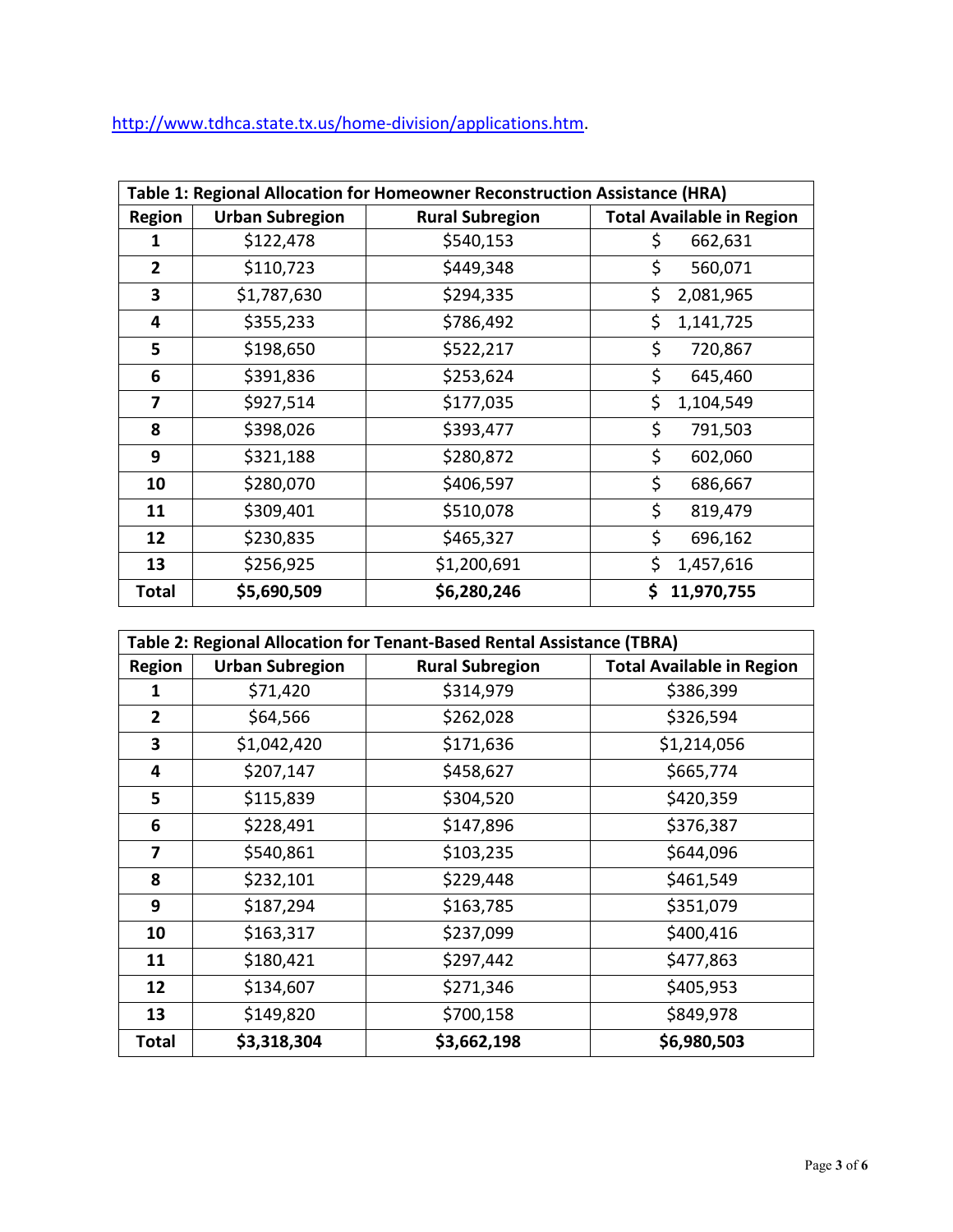| Table 3: Regional Allocation for Homebuyer Assistance with New Construction (HANC) |                        |                        |                                  |  |  |  |
|------------------------------------------------------------------------------------|------------------------|------------------------|----------------------------------|--|--|--|
| <b>Region</b>                                                                      | <b>Urban Subregion</b> | <b>Rural Subregion</b> | <b>Total Available in Region</b> |  |  |  |
| 1                                                                                  | \$10,231               | \$45,123               | \$55,354                         |  |  |  |
| 2                                                                                  | \$9,249                | \$37,537               | \$46,786                         |  |  |  |
| 3                                                                                  | \$149,333              | \$24,588               | \$173,921                        |  |  |  |
| 4                                                                                  | \$29,675               | \$65,701               | \$95,376                         |  |  |  |
| 5                                                                                  | \$16,595               | \$43,624               | \$60,219                         |  |  |  |
| 6                                                                                  | \$32,733               | \$21,187               | \$53,920                         |  |  |  |
| 7                                                                                  | \$77,482               | \$14,789               | \$92,271                         |  |  |  |
| 8                                                                                  | \$33,250               | \$32,870               | \$66,120                         |  |  |  |
| 9                                                                                  | \$26,831               | \$23,463               | \$50,294                         |  |  |  |
| 10                                                                                 | \$23,396               | \$33,966               | \$57,362                         |  |  |  |
| 11                                                                                 | \$25,846               | \$42,611               | \$68,457                         |  |  |  |
| 12                                                                                 | \$19,283               | \$38,872               | \$58,155                         |  |  |  |
| 13                                                                                 | \$21,463               | \$100,302              | \$121,765                        |  |  |  |
| <b>Total</b>                                                                       | \$475,367              | \$524,633              | \$1,000,000                      |  |  |  |

### **6) Allocation of Funds.**

- a) Approximately \$19,951,258 in funds are reserved for general set-aside activities through the HOME Reservation System in accordance with section 4 of this NOFA and subject to the RAF.
- b) Funds will be available under each activity by Uniform State Service Region by sub-region (Rural and Urban) beginning on **Tuesday, December 7, 2021, at 10:00 a.m. Austin local time** until **Monday, January 10, 2022 at 5:00 p.m. Austin local time**.
- c) Remaining funds available within each subregion will be combined and made available by region and activity beginning on **Tuesday, January 11, 2022, at 10:00 a.m. Austin local time**, until **Monday, February 28, 2022, at 5:00 p.m. Austin local time.**
- d) Remaining funds available within each region will be combined and made available by activity, in any Uniform State Service Region, beginning on **Tuesday, March 1, 2022, at 10:00 a.m. Austin local time,** until **Monday, April 4, 2022, at 5:00 p.m. Austin local time**.
- e) On **Tuesday, April 5, 2022, at 10:00 a.m. Austin local time,** any funds which have not been requested under 6(d) of this NOFA will be made available in the Reservation System for any General Set-Aside Activity in any Uniform State Service Region. Funds not reserved on or before **Tuesday, June 21, 2022, at 5:00 p.m. Austin local time** may be reprogrammed for use to other HOME activities.
- f) Except as limited in this NOFA or by statute, the Department may reprogram funds at any time to the Reservation System, or to administer directly.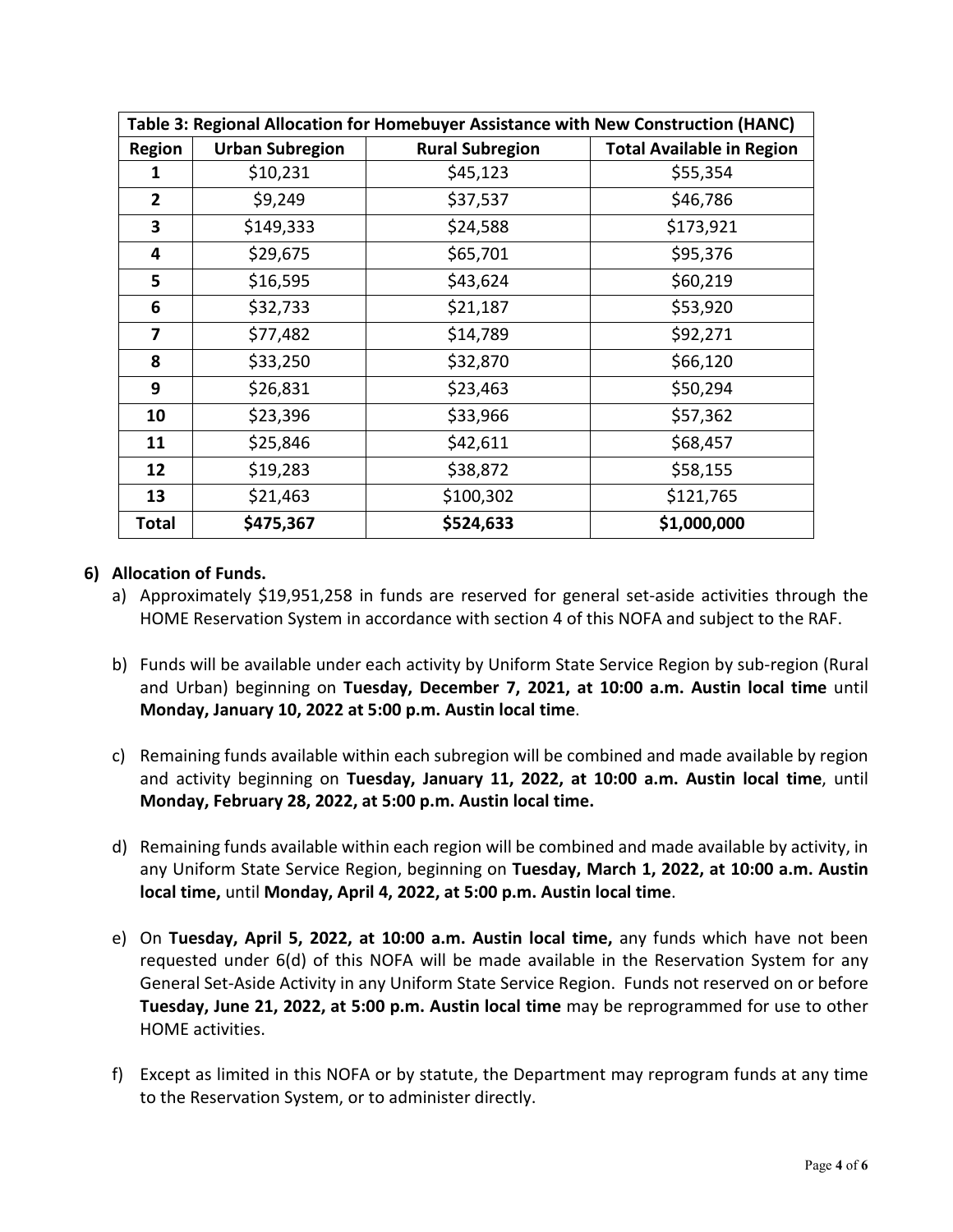- g) An alternative timeline and method of releasing funds may be implemented, at the Department's sole discretion. Subsequent changes to the timeline or method of release will be published on the Department's website. However, failure to do so will not invalidate reservations that are otherwise made in accordance with this NOFA.
- h) Updated balances for the Reservation System may be accessed online at [www.tdhca.state.tx.us/home-division/home-reservation-summary.htm.](http://www.tdhca.state.tx.us/home-division/home-reservation-summary.htm) Reservations of funds may be submitted at any time during the term of a RSP Agreement, as long as funds are available in the Reservation System. Participation in the Reservation System is not a guarantee of funding availability.

### **7) Eligible and Ineligible Applicants.**

- a) Eligible Applicants include Units of General Local Government, Nonprofit Organizations, Public Housing Authorities, Local Mental Health Authorities, and Councils of Government.
- b) Applicants are required to familiarize themselves with the Department's certification and debarment policies prior to application submission.

### **8) Application Submission.**

- a) The Department will accept applications for the Reservation System on an ongoing basis. **Applications for the Reservation System are to be submitted as an upload to the Department's FTP server in the format requirements detailed in the RSP ASPM.**
- b) Applicants must submit a completed Application, required documentation, and associated application materials, as described in this NOFA and as detailed in the RSP ASPM. All scanned copies must be scanned in accordance with the guidance provided in the RSP ASPM.
- c) All Application materials including manuals, this NOFA, program guidelines, and applicable HOME rules are available on the Department's website at [http://www.tdhca.state.tx.us/home](http://www.tdhca.state.tx.us/home-division/applications.htm)[division/applications.htm.](http://www.tdhca.state.tx.us/home-division/applications.htm) Applications will be required to adhere to the HOME Rule and threshold requirements in effect at the time of the Application submission. Applications must be on Application forms published online at the above reference site provided by the Department which cannot be altered or modified, and must be in final form before they are submitted to the Department.
- d) This NOFA does not include text of the various applicable regulatory provisions that may be important to the HOME Program. For proper completion of the application, the Department strongly encourages potential Applicants to review the State and Federal regulations, and contact the HOME and Homelessness Programs Division for guidance and assistance.

#### **9) Application Selection Process**

a) Administrative deficiencies noted during the review of an Application shall be subject to the administrative deficiency process outlined in 10 TAC §23.24(c).